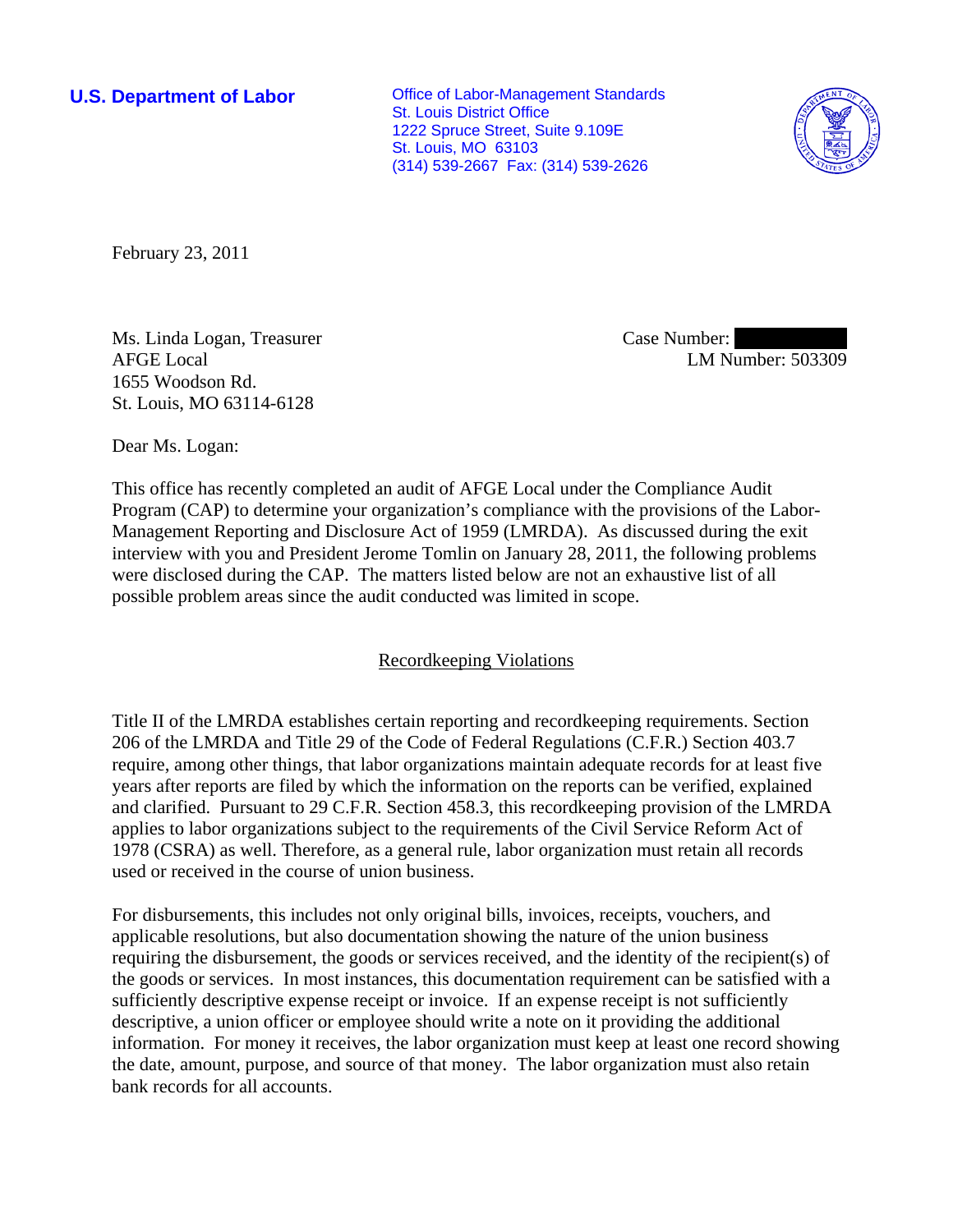The audit of Local 2761's 2007, 2008, and 2009 records revealed the following recordkeeping violations:

1. General Reimbursed and Credit Card Expenses

Local 2761 did not retain adequate documentation for reimbursed expenses union officers and employees. Labor organizations must retain original receipts, bills, and vouchers for all disbursements. The president and treasurer (or corresponding principal officers) of your union, who are required to sign your union's LM report, are responsible for properly maintaining union records.

2. Meal Expenses

Local 2761 did not retain itemized receipts for meal expenses. The union must maintain itemized receipts provided by restaurants to officers and employees. These itemized receipts are necessary to determine if such disbursements are for union business purposes and to sufficiently fulfill the recordkeeping requirement of LMRDA Section 206.

Union records of meal expenses must include written explanations of the union business conducted and the full names and titles of all persons who incurred the restaurant charges. Also, the records retained must identify the names of the restaurants where the officers or employees incurred meal expenses.

3. Failure to Record Receipts

Local 2761 did not record in its receipts records employer dues checkoff checks. Union receipts records must include an adequate identification of all money the union receives. The records should show the date and amount received, and the source of the money.

## 4. Receipt Dates not Recorded

Local 2761's receipt records reflect the date the union deposited money, but not the date money was received. Union receipts records must show the date of receipt. The date of receipt is required to verify, explain, or clarify amounts required to be reported in Statement B (Receipts and Disbursements) of the LM-2 / LM-3. The LM-2/3 instructions for Statement B state that the labor organization must record receipts when it actually receives money and disbursements when it actually pays out money. Failure to record the date money was received could result in the union reporting some receipts for a different year than when it actually received them.

Based on your assurance that Local 2761 will retain adequate documentation in the future, OLMS will take no further enforcement action at this time regarding the above violations.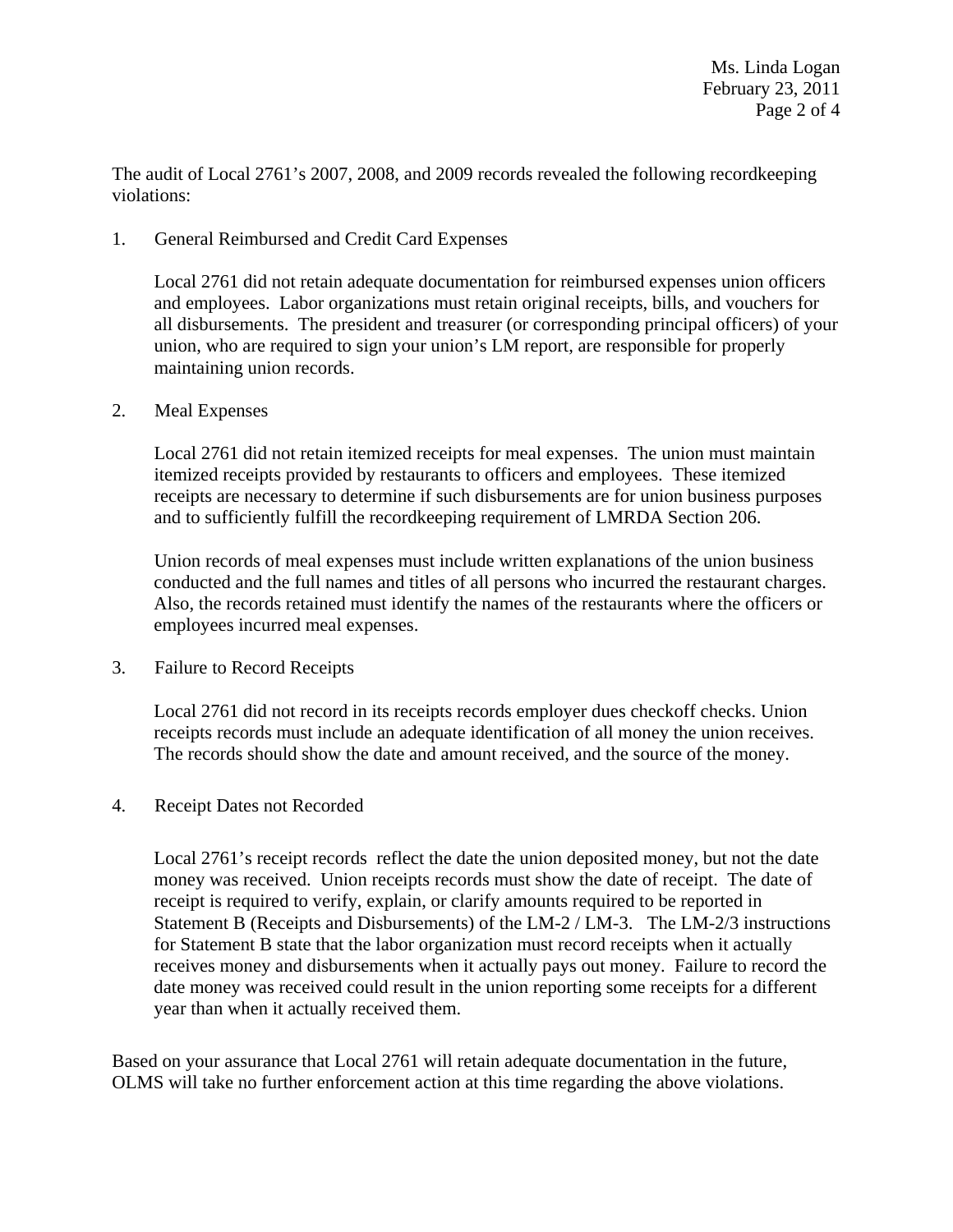Pursuant to 29 C.F.R., Section 458.3, the reporting requirement under 29 C.F.R. Section 403.2 (see Section 201(b) of the Labor-Management Reporting and Disclosure Act (LMRDA)) is made applicable to labor organizations subject to the requirements of the CSRA. This provision requires labor organizations to file annual financial reports that accurately disclose their financial condition and operations. The audit disclosed a violation of this requirement. The Labor Organization Annual Report Form LM-3 filed by Local 2761 for the fiscal year ended Month 31, 2009, was deficient in the following areas:

1. Disbursements to Officers

Local 2761 did not include some reimbursements to officers in the amounts reported Item 24 (All Officers and Disbursements to Officers). It appears the union erroneously reported these payments in Item 48.

Local 2761 did not report the names of some officers and the total amounts of payments to them or on their behalf in Item 24 (All Officers and Disbursements to Officers). The union must report in Item 24 all persons who held office during the year, regardless of whether they received any payments from the union.

The union must report most direct disbursements to Local 2761 officers and some indirect disbursements made on behalf of its officers in Item 24. A "direct disbursement" to an officer is a payment made to an officer in the form of cash, property, goods, services, or other things of value. See the instructions for Item 24 for a discussion of certain direct disbursements to officers that do not have to be reported in Item 24. An "indirect disbursement" to an officer is a payment to another party (including a credit card company) for cash, property, goods, services, or other things of value received by or on behalf of an officer. However, indirect disbursements for temporary lodging (such as a union check issued to a hotel) or for transportation by a public carrier (such as an airline) for an officer traveling on union business should be reported in Item 48 (Office and Administrative Expense).

## 2. Cash Reconciliation

It appears that the cash figures reported in Item 25 are not the cash figures according to the union's books after reconciliation to the bank statements. The instructions for Item 25 state that the union should obtain account balances from its books as reconciled to the balances shown on bank statements.

I am not requiring that Local 2761 file an amended LM report for 2009 to correct the deficient items, but Local 2761 has agreed to properly report the deficient items on all future reports it files with OLMS.